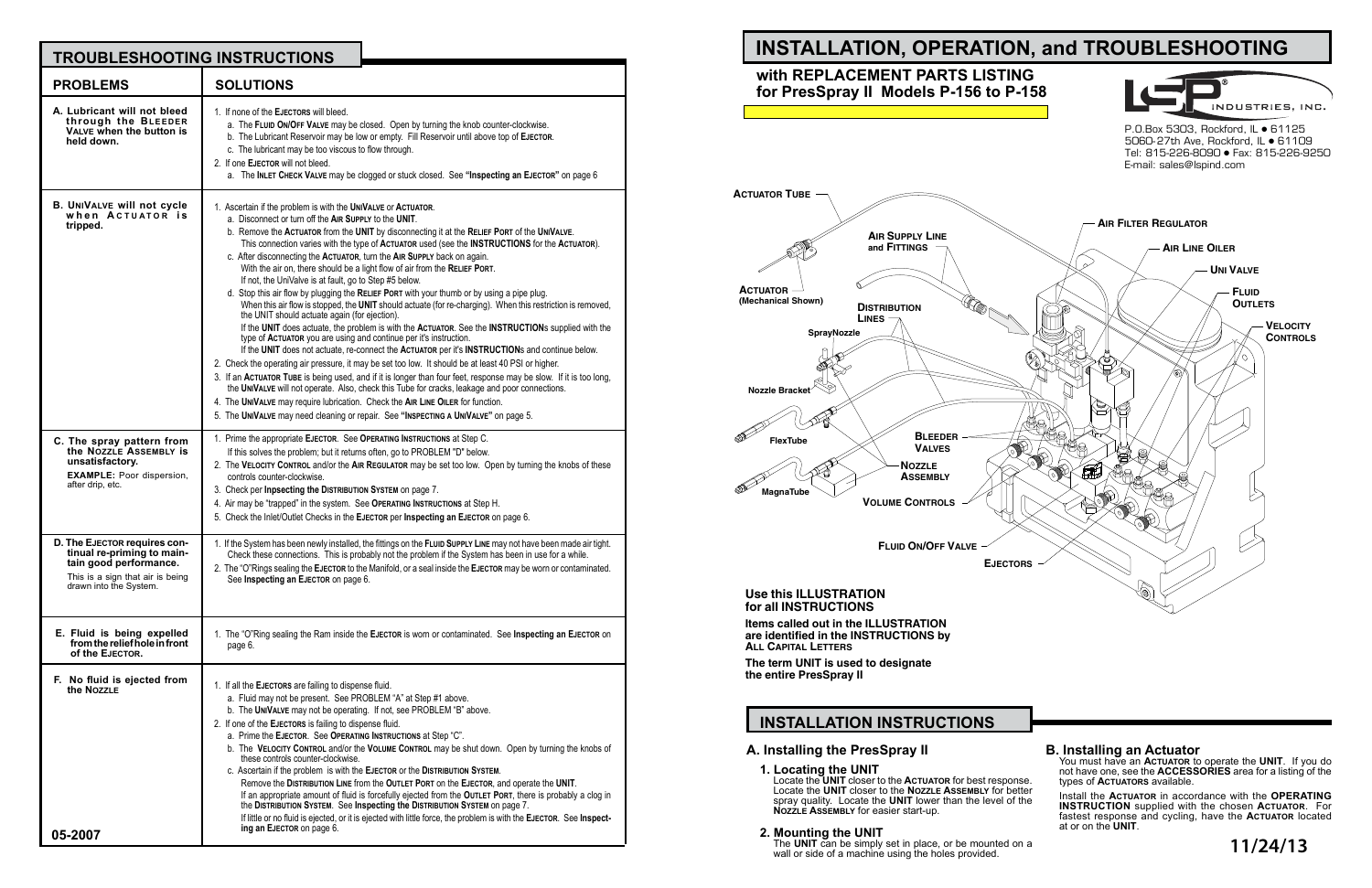# **OPERATING INSTRUCTIONS INSTALLATION** (continued)

## **C. Installing the Distribution System**

This system consists of **Nozzle Assemblies**, **Distribution Line**, and their connections with the **UNIT**.

### **1. Items required for the System**

#### **a. Nozzle Assemblies**

Consist of **SprayNozzles, FlexTubes, MagnaTubes, NPT Nozzles,** or **InDieNozzles**. Use one **Nozzle** per **Ejector**.

#### **b. Distribution Line**

Carries lubricant to be sprayed to the **Nozzle Assemblies**. Tubing must be 1/4" in diameter. For best spray quality, use metal tubing. Soft copper is the easiest to handle.

Install into a tapped hole. Drill and tap for 1/8-27 pipe thread at the desired location. Screw **FlexTube** into hole.

Simply set in place on an iron surface. A powerful magnetic base is used to hold the **MAGNATUBE** in place.

#### *For flexible Distribution Line, use only HyPressure Tubing (see ACCESSORIES). Any other flexible tubing will give poor spray quality and/or may burst.*

#### **c. Line Fittings**

**Nozzles** and **Ejectors** have built-in connections of the "Compression Fitting" type. Use the same type fittings for running **Distribution Lines**.

### **2. Mounting the Nozzles Assemblies**

#### **a. SprayNozzles**

Require support. Metal **Distribution Line** can be used for this if anchored close to the **SprayNozzle**. With flexible **Line**, a **Noz- zleBracket** will be required for support.

#### **b. FlexTubes**

#### **c. MagnaTubes**

#### **d. InDieNozzle**

These **Nozzles** require special attention. Call **L.S.P.** or our representative for advice if planning to use **InDieNozzles**.

### **e. NPT Nozzles**

These **Nozzles** thread directly into a 1/8-27 NPT tapped hole or fitting. Use thread sealant when installing.

## **3. Installing the Distribution Lines**

- **a.** Keep length of all **Lines** to a minimum. Run each **Line** as directly as possible, use no slack unless necessary.
- **b.** Use metal tubing wherever possible. If flexible **Line** must be used, use metal as far as possible and continue with flexible **Line**, using it only where needed.
- **c.** Keep contamination out of the **Lines**. Have the tubing clean on the inside before installing.
- **d.** Make all connections properly. **Line** must be bottomed in fittings while nut is tightened to hand-tight and then one full turn further.
- a. Spray quality deteriorates, then increase 10 PSI and operate.
- b. Unit begins to malfunction, then increase 10 PSI and operate.
- c. Air regulator shows 40 PSI. This is the minimum rec- ommended pressure for the operation of this equip- ment. Operating under these conditions gives power with economical air consumption.

## **D. Installing the Air Supply**

If inferior spray or dripping from the **Nozzles** persists, one of the following situations may be the cause.

The **UNIT** operates on compressed air in extremely fast bursts. The line supplying this air must not restrict its flow. The chart below gives the minimum air passages for the **Air Supply Line & Fittings** depending on how many **Ejectors** are on the **UNIT**.

## **A. Supply the Fluid to be Sprayed**

Fill the **Reservoir** with the lubricant to be sprayed. Fill until fluid level is higher than the top of the **Ejector**.

## **B. Open the Fluid On/Off Valve**

Turn the knob of **On/Off Valve** counter-clockwise to full open.

## **C. Prime the Ejectors**

Press down on **Bleed Valve** located on top of each **Ejector**. Hold down until the fluid flowing from the hole in the side of this **Valve** is void of air bubbles.

# **D. Supply Operating Air** Connect or turn on the **Air Supply** to the **UNIT**.

## **E. Open the Controls**

Fully open the **Velocity Control** and **Volume Control** by turning their knobs counter-clockwise. Fully open the **Air Regulator** by turning its knob clockwise.

## **F. Operate the UNIT**

Cycle the **UNIT** until the **Distribution Lines** fill and the **Nozzles** begin to eject lubricant. The spray pattern will be of poor quality and will drip until all air is ejected from the **System**. Continue cycling until spray is a sharp burst with no drips. If there are problems, go to **step H.** below.

## **G. Make Adjustments**

**NOTE:** Before making any adjustments, the **System** should be operat- ing at optimum or these adjustments may change.

### **1. Aim the Nozzles**

Position **Nozzle**(s) to achieve the desired spray coverage.

### **2. Reduce the amount of Fluid used.**

Turn the **Volume Control** clockwise to reduce the amount of lubricant being sprayed to the amount desired.

#### **3. Reduce the Operating Air Pressure.** Using the **Air Regulator**, reduce pressure until:

First do Step "B" above. Do no more dis-assembly. Check for the clog by running a wire or blowing through the Copper Tube (#16).

### **4. Set the Velocity Control**

Turn the **Velocity Control** clockwise to reduce the intensity of the spray burst. Used to control lubricant over-spray and bounce.

#### **5. Adjust the AirLine Oiler**

Turn knob at top of **AirLine Oiler** to adjust its usage to one drop of oil every 10 to 15 cycles.

## **H. Purging the Distribution Lines**

## **1. Incorrect Distribution Line**

The problem may be due to using improper **Distribution Line**. If the **Line** is too "soft", it will expand at ejection and absorb the burst of pressure required for a good spray. After the spray, the **Line** contracts again to squeeze out a drip. The longer the **Line**, the worse the effect. Even **HyPressure Tube** will do this if too long a length is used.

| No. of                         | Tube I.D.                                          | Pipe Size &                                | NOTE:            |
|--------------------------------|----------------------------------------------------|--------------------------------------------|------------------|
| <b>Ejectors</b>                | $ $ (not O.D.)                                     | <b>Fittings</b>                            | Increase passage |
| 1 or 2<br>3 or 4<br>$5$ to $6$ | $3/16"$ (.187)<br>1/4"<br>(.250)<br>$5/16"$ (.312) | $1/8"$ N PT.<br>1/4" N.P.T.<br>3/8" N.P.T. |                  |

Run the appropriately sized **Air Supply Line** from your com- pressed air supply and connect it to the open port in the **Air Requlator** on the **UNIT**.

Fill the **AirLine Oiler** with light machine oil.

## **PARTS LIST "E"**

**Use the appropriate Figure at the right to identify the Part by it's Key No.**

**Using the Key No. and table below, find the Part Number, No. of Pieces used, and the**

**Description of the Part needed.**

|                         | KEYPART               |                | <b>NO. DESCRIPTION</b>        |
|-------------------------|-----------------------|----------------|-------------------------------|
|                         | $\overline{NOZ}$ -101 | $\mathbf{1}$   | NOZZLE, 110° FAN:             |
|                         | NOZ-102               | 1              | NOZZLE, 80° FAN:              |
| 1                       | NOZ-103               | 1              | NOZZLE, 65° FAN:              |
|                         | NOZ-104               | 1              | NOZZLE, 25° FAN:              |
|                         | NOZ-105               | 1              | NOZZLE, 55° ROUND:            |
|                         | NOZ-106               | 1              | <b>NOZZLE, SIDE FAN:</b>      |
| $\mathbf{2}$            | SPG-005               | $\mathbf{1}$   | SPRING, CHECK:                |
| $\overline{\mathbf{3}}$ | EYE-001               | 1              | <b>EYELET, CHECK</b>          |
| 4                       | <b>BAL-021</b>        | 1              | <b>BALL, CHECK:</b>           |
| 5                       | SET-019               | 1              | SEAT, CHECK:                  |
| 6                       |                       |                | 280-SPG-01 1 SPRING ASSEMBLY: |
| 7                       | <b>BAL-022</b>        | 1              | BALL, CHECK:                  |
| 8                       | <b>HSG-050</b>        | 1              | <b>HOUSING, CHECK</b>         |
| 9                       | <b>HSG-020</b>        | $1 \quad$      | <b>HOUSING, CHECK</b>         |
| 10                      | FIT-017               | 1              | FITTING, NUT:                 |
| 11                      | 290-BRK-02 1          |                | <b>BRACKET ASSY:</b>          |
| 12 <sup>12</sup>        | <b>HSG-036</b>        |                | 1 HOUSING, CHECK:             |
| 13                      | RGO-006               | $\overline{2}$ | O-RING, SEAL:                 |
| 14                      | RGB-006               | $\overline{2}$ | RING, BACKUP:                 |
| 15                      |                       |                | 281-TUB-01 1 FLEXTUBE ASSY:   |
| 16                      | <b>TUB-011</b>        | 1              | <b>TUBE, COPPER:</b>          |
| 17 <sup>2</sup>         | ADP-041               | 1              | <b>ADAPTER, MOUNTING:</b>     |
| 18                      | <b>BRK-014</b>        | 1              | <b>BRACKET, MOUNTING</b>      |
| 18                      | <b>BRK-014</b>        | 1              | <b>BRACKET, MOUNTING</b>      |
|                         | 19 282-BAS-07 1       |                | <b>MAGNETIC BASE</b>          |
| 22                      | <b>SCR022</b>         | $\mathbf{1}$   | SCREW, BUTTON HD: 10X32-.875  |
| 23                      | 290BAS05              | 1              | MAGNETIC BASESE               |

This **Line** is very important to good performance. Check that it is of the proper type. See **INSTALLATION INSTRUCTIONS** at **Step "D"**.

If this **Line** is metal, check for kinks or crimping that may have closed it off. If it is flexible **Line**, check it for cuts or cracks.

In either case, check all connections to insure they are air tight.

## **B. The Nozzle Tip**

- **NOTE:** Whenever a Nozzle Tip (#1) is removed, the Check Ball (#4, #7) should be replaced. In time, the Ball takes a "set" and will not seat properly once disturbed.
- 1. Unscrew the Nozzle Tip (#1). Caution, this Tip is spring loaded.
- 2. Inspect the Check Spring (#2, #6). Replace if broken or deformed.
- 3. Clean the Nozzle Tip (#1) and blow dry. Inspect by looking through it.If you do not see a tiny, uniformly shaped hole, there is a clog.
- Tips on unclogging a Nozzle Tip:
- ...Try to dislodge it with a high pressure stream directed backward to the normal flow through the Nozzle.
- ...If you must use a tool, use one as "soft" as possible (plastic, fiber)
- ...Apply no more pressure than necessary. The Tip is easily damaged. Some clogs are impossible to get out without harming the Tip. Keep a spare Nozzle Tip handy for such cases.
- 4. At re-assembly, clean the Nozzle Tip of all residue and apply thread sealant. Torque to 80-120 in.lbs.



## **C. The FlexTube \ MagnaTube**

A **FlexTube** or **MagnaTube** may be clogged or leaking. These problems are handled differently as described below.

## **1. Checking for a clogged FlexTube.**

## **2. Repairing a leaking FlexTube.**

a. Unscrew the Check Housing (#12) from the FlexTube (#15).

**NOTE:** Removing the Nozzle Tip (#1) is not necessary.

- b. Unscrew the FlexTube (#15) from the Mounting Adapter (#17).
- c. Remove the two small "O"Rings(#13) and Backup Rings(#14). See if they are dirty, cut, or deformed. Clean or replace as needed.
- d. Check the surfaces where these "O"Rings seal. If scratched or marred, have smoothed or replace the part.
- e. Re-assemble in reverse order, and torque parts to 60-80 in.lbs.
- **NOTE:** Do not remove the Copper Tube (#16) from FlexTube (#15) unless one or the other needs replacing. If it is necessary, be careful to not mar the soft Copper Tube which is easily scratched.



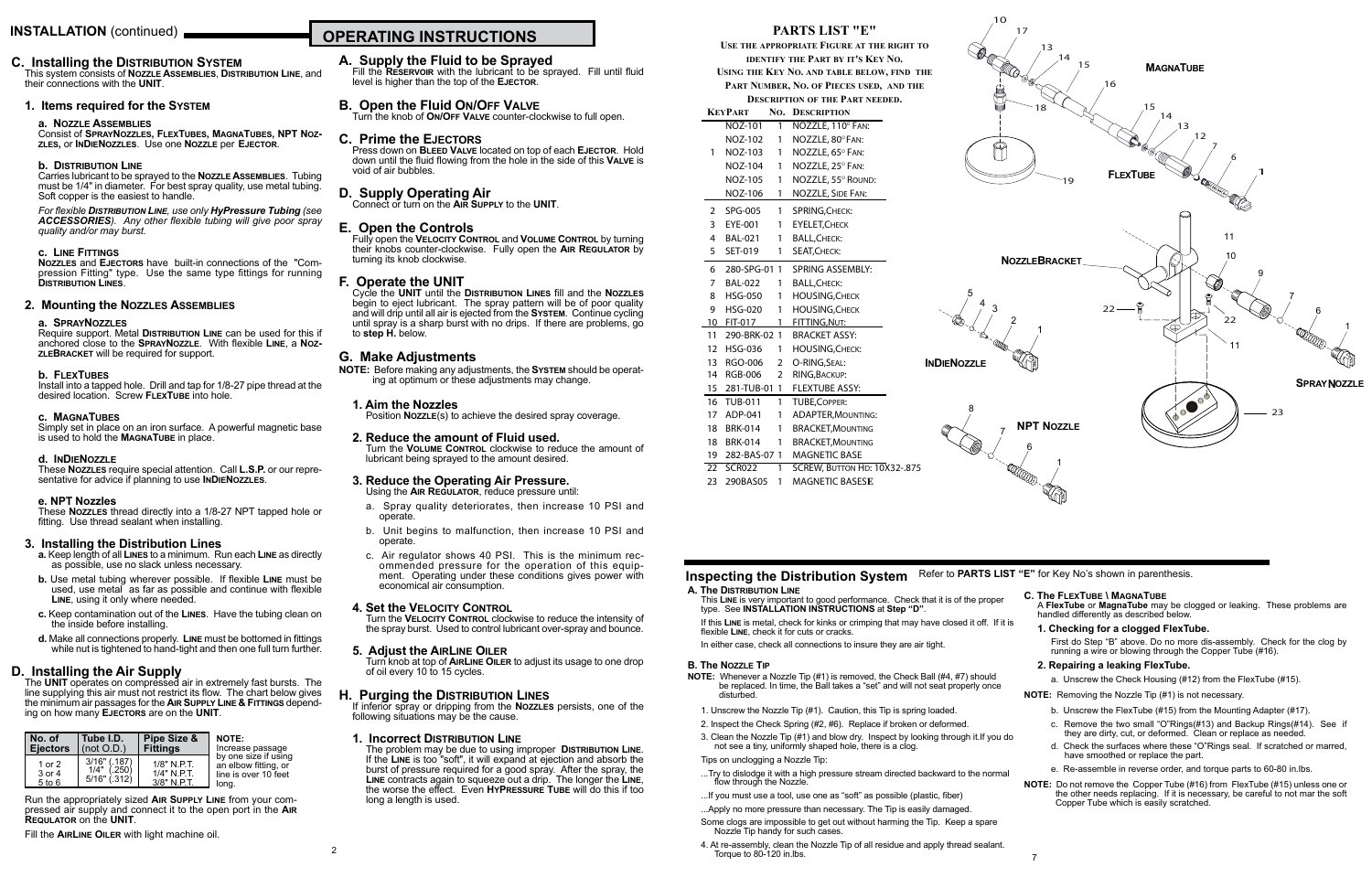## **OPERATING** (continued)

**ACCESSORIES** The following **ACCESSORIES** are available to enhance the performance of your **System**. See L.S.P.'s Catalog for more details.

**Example #2:**

See **Fig.#3**.

**Nozzle**.

For use as flexible **Distribution Line**. L.S.P. supplies this tubing because it is the only type of flexible **Line** found to give satisfactory performance. No other type works well enough.

the **UNIT**).

## **Example #1:**

If a portion of the **System** has been fabricated, configurations such as those shown at **Fig #1** can trap air in the **System**.

#### **Fig #2** shows the same **System** without the potential problems of the one above it.

**NOTE:** We recommend you contact L.S.P. or our representitive for suggestions before attempting to fabricate any part of the **Distribution System**, or use **InDie Nozzles**.

## **B. P-940 HyPressure Nylon Tubing**

**E. P902 Replacement Ejector** Is a direct replacement for any **EJECTOR.** Used as a spare to replace an **Ejector** should one go down.

## **C. P-925 NozzleBracket**

Used to support **SprayNozzles**. Gives complete control of aiming the spray pattern. Moves up/down 5", rotates 360°, and tilts 180°. Adapts to the **MagnaBases**.

## **D. P-903 Cover Plate**

Used to replace an **Ejector** when necessary. Acts as a seal-plate. Allows continued operation while **Ejector** is removed.

## **A. Supply the Fluid to be Sprayed**

- Fill the **Reservoir** with the lubricant to be sprayed. Fill until fluid level is higher than the top of the **Ejector**.
- **B.Open the Fluid On/Off Valve** Turn the knob of **On/Off Valve** counter-clockwise to full open.

## **C. Prime the Ejectors**

Press down on the **Bleed Valve** located on top of each **Ejec-**

**tor**. Hold down until the fluid flowing from the hole in the side of this **Valve** is void of air bubbles.

# **D. Supply Operating Air** Connect or turn on the **Air Supply** to the **UNIT**.

## **F. Actuators**

Any **Actuator** listed below may be used to operate the **UNIT**.

## **1. E-300 PresSpray Controller**



Provides delay time, counter, and pulsator functions. Along with many others to give complete control of the **UNIT**'s applicaton.

**2. E-305 Pulsator Actuator**

Provides a pulsator function for multiple ejections each cycle.

**3. E-310 Counter Actuator**

Provides a counter function to eject after a set number of cycles.

## **4. E-315 Timer Actuator**

Provides a controllable cycle timer for independent cycling.

- **5. P-912 Solenoid Actuator** Consists of a solenoid operated air valve for use as an Actuator.
- **6. P-908 AirTimer Actuator** Consists of an air operated cycling timer for use as an Actuator.
- **7. P-901 Mechanical Actuator** Consists of a mechanically tripped valve for use as an Actuator.

## **G. MagnaBases**

Holds the **NozzleBracket**, **Mechanical Actuator**, and other **ACCESSORIES** for easy positioning and adjustment.

## **1. P-905 MagnaBase**

Holds with a force of 100 pounds.

## **2. B-909 MagnaBase**

Holds with a force of 200 pounds.

## **A. Nozzle Assemblies**

There must be at least one of these items for each **Ejector** on the **UNIT**.

- **1. P20X SprayNozzle**
	- Consists of a **Nozzle Tip** and a **Check** to prevent after-drip.
- **2. P-21X FlexTube**
- Consist of a **SprayNozzle** on a **StaPut Flexible Tube**.
- **3. P-22X MagnaTube**
	- Consists of a **FlexTube** mounted on a **MagnaBase**.
- **4. P-24X InDieNozzle**

Consists of only the **Nozzle Tip** with a built-in check.

**5. P-25X NPT Nozzle**



6

Reverse the process above. Check the following.



AIR BUBBLE TRAPS 4N-DIE NOZZLE



## **Removing an Ejector**

#### **A. Remove the Air Supply**

For saftey sake, disconnect the **Air Supply** to the **UNIT**.

## **B. Close the Fluid On/Off Valve**

Turn the Fluid On/Off Valve clockwise until shut down. If this is not done, fluid will spill out when the **Ejector** is removed.

### **C. Remove the Ejector**

- 1. Disconnect **Distribution Line** from the **Outlet** on the **Ejector**.
- 2. Remove two Screws on top of **Ejector** which hold it to the Manifold.
- 3. Lift the **Ejector** from the Manifold. Be careful doing this, so as not to lose either of the "O" Rings that seal between the two.

## **D. Re-Placement of Ejector**

- 1. Replace the **Ejector** with another, or a CoverPlate (see **Accessories**), or with the same **Ejector** after being repaired.
- 2. Make sure the "O"Rings that seal between the **Ejector** and Manifold are clean, in good condition, and properly located into the grooves of the pilot bosses.
- 3. Torque the Screws which hold the **Ejector** (or CoverPlate) to the Manifold to 80-100 in.lbs.
- **NOTE:** If you use a Cover Plate, use the Screws supplied with it instead of those for an **Ejector**.

## **D. The Piston & Ram Assembly (#19)**

Piston seals air used. Ram ejects the fluid sprayed. Inspect as fol**lows** 

- 1. Remove the four Screws(#26) holding End Plate(#25) to the Barrel(#1). Caution, this Plate is spring loaded.
- 2. The Return Springs may push the End Plate, Piston, and/or Cylinder from the Barrel. If not, remove by hand. If these parts are stuck, remove the Volume Control (#4) from the opposite end of the Barrel; this will allow access for pushing the parts out from that end.
- 3. Remove Piston & Ram Assy(#19), Cylinder(#20), and both Return Springs(#15). If a Spring is broken, be sure to remove all the pieces.
- 4. Remove the Guide Assembly (#17) using an LSP Tool #SP-935 or a very wide bladed screwdriver in the removal slot.
- 5. Clean and inspect all parts and seals. Replace worn, broken, or deformed parts, and worn, cut, or nicked seals.

## **E. Re-Assembly of the Ejector**

Consists of a **SprayNozzle** w/male 1/8 NPT Thread connection.

| Type of<br><b>Spray Tip</b> | <b>SPRAYNOZ FLEXTUBE MAGTUBE INPT</b><br><b>Number</b> | <b>INumber INumber</b> |         | <b>INumber</b> | <b>INDIENO</b><br><b>Number</b> |
|-----------------------------|--------------------------------------------------------|------------------------|---------|----------------|---------------------------------|
| 110°Fan Spray               | P-201                                                  | P-211                  | P-221   | P-251          | P-241                           |
| 80° Fan Spray               | P-202                                                  | P-212                  | P-222   | P-252          | P-242                           |
| 65°Fan Spray                | P-203                                                  | P-213                  | P-223   | P-253          | P-243                           |
| 25°Fan Spray                | P-205                                                  | P-215                  | $P-225$ | P-255          | P-245                           |
| 55°Cone Spray               | P-207                                                  | P-217                  | P-227   | P-257          | N/A                             |
| Rt.Angle Sprav              | P-209                                                  | N/A                    | N/A     | P-259          | N/A                             |

- 1. If a new Guide Assembly (#17) is used it will come complete with the new O-Rings already installed and is ready for use. If the original Guide Assembly is re-installed make sure it is free of all residue and contamination.
- 2. Apply thread sealant before installing. Torque to 75-100 in.lbs.
- 3. Insure the side pins on Piston & Ram Assy (#20) are inserted into the Return Springs(#15). And that the center pin (the Ram) aligns with and slides into the Guide Assembly (#17).
- 4. Torque Screws(#26) in End Plate(#25) to 50 to 70 in.lbs.

## **Inspecting an Ejector**

Refer to **PARTS LIST "D"** for Key No's shown in parenthesis.

## **A. Placing the Ejector into a Vise**

Clamp only on sides of the Barrel(#1) that have no fittings protruding.

## **B. The Inlet Check Valve**

Allows fluid in from the **Fluid Supply**. Inspect it as follows.

- 1. Unscrew the Inlet Adapter(#8) from the Barrel(#1).
- 2. Clean the Inlet(#8) and inspect the small "O"Ring(#6) inside. Do not remove this "O"Ring unless worn or broken. If it must be replaced, do not scratch the groove while removing it.
- 3. Check the movement of the Inlet Check. The Check Valve should fit closely in its cavity, yet move freely.
- 4. Inspect the rounded corners on the Check (the points at which it is guided in the cavity). These corners must be smooth and show no wear or deformation.
- 5. Inspect the Checks cavity for contamination or corrosion.

## **C. The Outlet Check Valve**

- Allows fluid out to the **Distribution Line**. Inspect it as follows. 1. Unscrew Outlet Fitting(#12) from the Barrel(#1). Caution, this part is spring loaded.
- 2. Inspect the Spring(#11). Replace if broken or deformed.
- 3. Inspect the Check Ball(#9). Replace if worn or deformed.

## **PARTS LIST "D"**

| <b>Key Part</b>                |    | No. Description<br>No. Number Pcs -or- Part Name |             |
|--------------------------------|----|--------------------------------------------------|-------------|
| $\mathbf{1}$<br><b>BRL-026</b> | 1. | BARREL, Ejector:                                 |             |
| $\star$ 2<br>RGO-059           | 1  | "O" RING, Seal:                                  |             |
| $\star$ 3 RGB-014              | 1  | RING, Backup:                                    | 13<         |
| 202-SCR-02 1<br>4              |    | <b>VOLUME SCREW:</b>                             |             |
| $\star$ 5<br>CHK-008           | 1  | CHECK, Inlet:                                    | $12_{\sim}$ |
| ★ 6 RGO-057                    | 1  | "O" RING, Seal:                                  |             |
| ★ 7 RGO-020                    | 4  | "O" RING, Seal:                                  |             |
| 8<br>INL-018                   | 1  | <b>INLET, Fluid:</b>                             |             |
| ★ 9 BAL-022                    | 1  | BALL, Check:                                     |             |
| ★10 EYE-004                    | 1  | EYELKET, Flanged:                                |             |
| ★ 11 SPG-003                   | 1  | SPRING, Check                                    |             |
| 12 OUT-003                     | 1  | <b>OUTLET, Fluid:</b>                            |             |
| ★ 13 FIT-017                   | 1  | FITTING. Nut:                                    |             |
| 14 202-VAL-04 1                |    | <b>BLEEDER VALVE:</b>                            |             |
| ★ 15 SPG-021                   | 2  | SPRING, Return:                                  |             |
| ★ 16 RGB-005                   | 1  | <b>BACKUP, Seal:</b>                             |             |
| ★ 17 202-GID-01                | 1  | <b>GUIDE ASSEMBLY:</b>                           |             |
| ★ 18 RGO-063                   | 1  | "O" RING: Seal:                                  |             |
| 19 202-PIS-01                  | 1  | PISTON ASSEMBLY:                                 |             |
| CYL-034<br>20                  | 1  | CYLINDER, Air:                                   |             |
| ★ 21 RGO-062                   | 1  | "O" RING, Seal:                                  |             |
| ★ 22 RGO-050                   | 1  | "O" RING, Seal:                                  | 4           |
| 23 202-SCR-01                  | 1  | <b>VELOCITY SCREW:</b>                           |             |
| 24 INL-017                     | 1  | <b>INLET, Air:</b>                               |             |
| 25 PLT-040                     | 1  | PLATE, End:                                      |             |
| 26 SCR-004                     | 4  | SCREW, Cap:                                      |             |

## 0 **202-ACY-05** Ejector Repair Kit